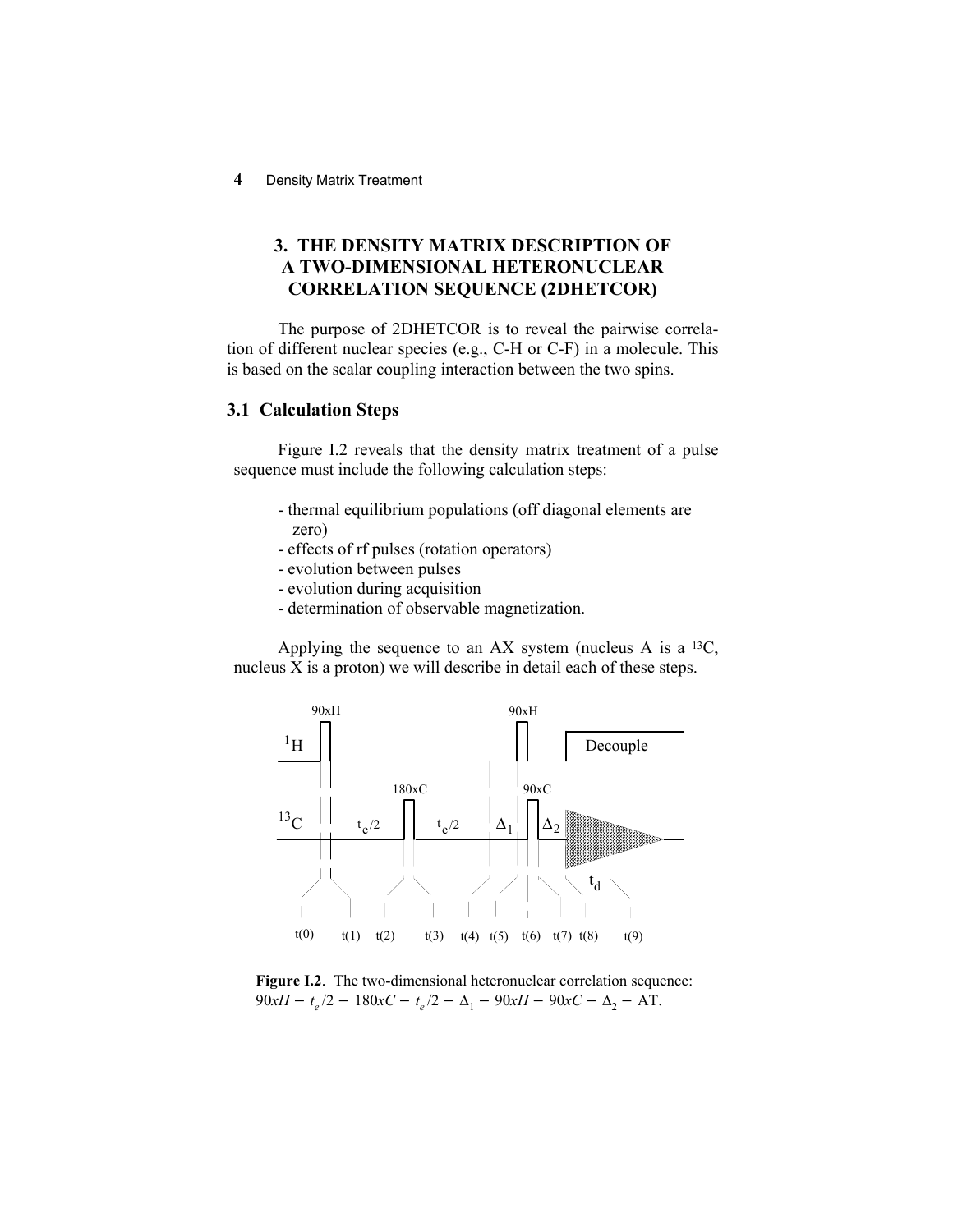#### **3.2 Equilibrium Populations**

At thermal equilibrium the four energy levels shown in Figure I.1 are populated according to the Boltzmann distribution law:

$$
\frac{P_i}{P_j} = \frac{\exp(-E_i / kT)}{\exp(-E_j / kT)} = \exp\frac{E_j - E_i}{kT}
$$
(I.1)

Taking the least populated level as reference we have:

$$
P_2 / P_1 = \exp[(E_1 - E_2) / kT] = \exp[h(\nu_A + J/2) / kT]
$$
 (I.2)

Since transition frequencies  $(10<sup>8</sup> Hz)$  are more than six orders of magnitude larger than coupling constants (tens or hundreds of Hz), we may neglect the latter (only when we calculate relative populations; of course, they will not be neglected when calculating transition frequencies). Furthermore, the ratios  $h\nu_A/kT$  and  $h\nu_X/kT$  are much smaller than 1. For instance, in a 4.7 Tesla magnet the 13C Larmor frequency is  $v_A = 50 \times 10^6$  Hz and

$$
p = \frac{hV_A}{kT} = \frac{6.6 \cdot 10^{-34} \,\text{Js} \cdot 50 \cdot 10^6 \,\text{s}^{-1}}{1.4 \cdot 10^{-23} \,\text{(J/K)} \cdot 300 \,\text{K}} = 0.785 \cdot 10^{-5}
$$

This justifies a first order series expansion [see (A11)]:

$$
P_2 / P_1 = \exp(h\nu_A / kT) \approx 1 + (h\nu_A / kT) = 1 + p \tag{1.3}
$$

$$
P_3 / P_1 = \exp(hv_X / kT) \approx 1 + (h v_X / kT) = 1 + q \tag{1.4}
$$

$$
P_4 / P_1 \cong 1 + [h(\nu_A + \nu_X)/k] = 1 + p + q \tag{I.5}
$$

In the particular case of the carbon-proton system the Larmor frequencies are in the ratio 1:4 (i.e.,  $q = 4p$ ).

We now normalize the sum of populations: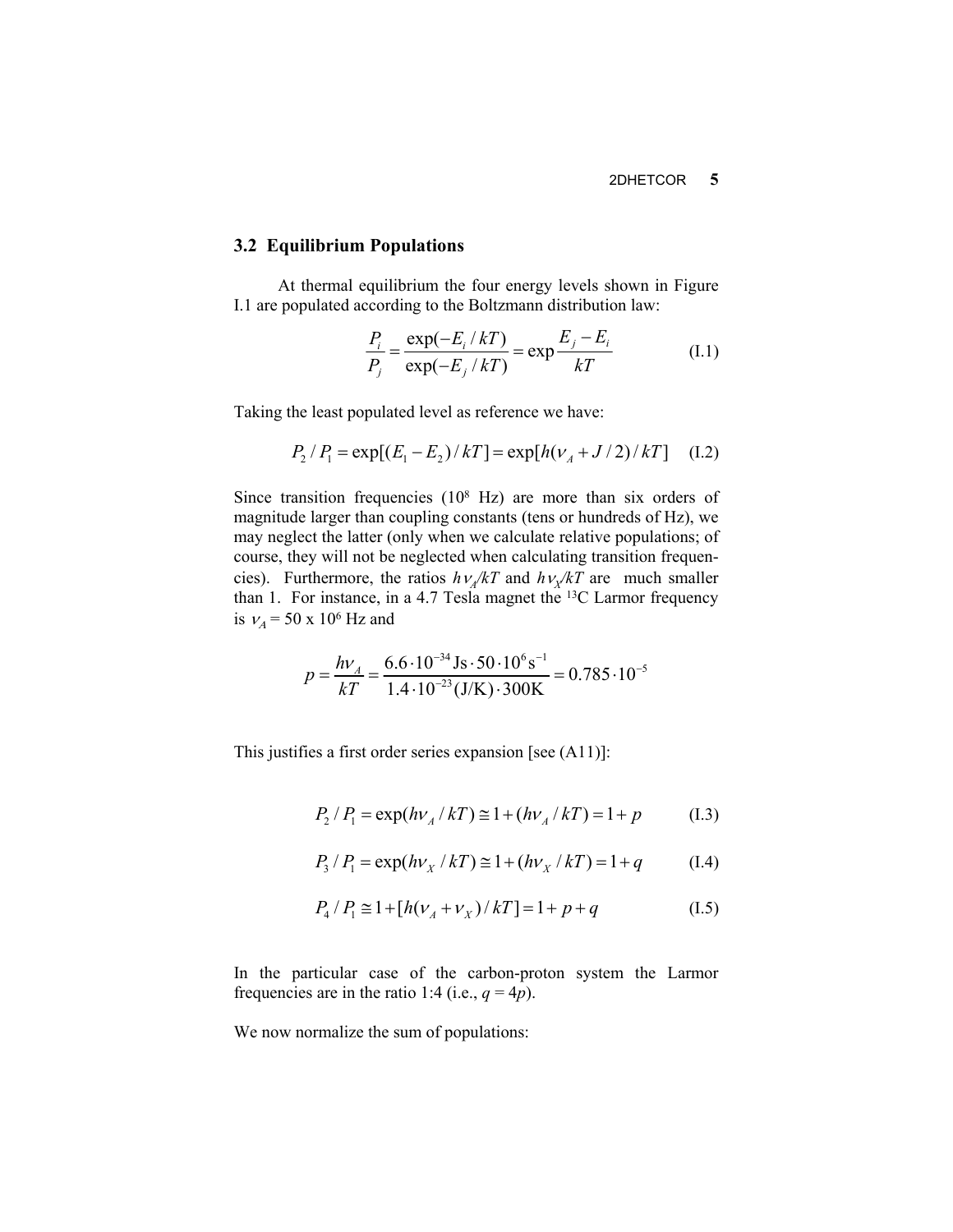$$
P_1 = P_1
$$
  
\n
$$
P_2 = (1 + p)P_1
$$
  
\n
$$
P_3 = (1 + 4p)P_1
$$
  
\n
$$
P_4 = (1 + 5p)P_1
$$
  
\n
$$
1 = P_1(4 + 10p) = P_1S
$$
 (I.6)

Hence,  $P_1 = 1/S$ 

Hence,  
\n
$$
P_1 = 1/3
$$
  
\n $P_2 = (1 + p)/S$   
\n $P_3 = (1 + 4p)/S$   
\n $P_4 = (1 + 5p)/S$ 

where **S**  $\beta$ 

$$
S = 4 + 10p
$$

Given the small value of  $p$  we can work with the approximation  $S \cong 4$ . Then the density matrix at equilibrium is:  $\overline{a}$ 

|  |  |  |                                                                                                                                                                                                                             |  | $D(0) = \begin{bmatrix} P_1 & 0 & 0 & 0 \\ 0 & P_2 & 0 & 0 \\ 0 & 0 & P_3 & 0 \\ 0 & 0 & 0 & P_4 \end{bmatrix} = \frac{1}{4} \begin{bmatrix} 1 & 0 & 0 & 0 \\ 0 & 1+p & 0 & 0 \\ 0 & 0 & 1+4p & 0 \\ 0 & 0 & 0 & 1+5p \end{bmatrix}$ |  |  |  |
|--|--|--|-----------------------------------------------------------------------------------------------------------------------------------------------------------------------------------------------------------------------------|--|--------------------------------------------------------------------------------------------------------------------------------------------------------------------------------------------------------------------------------------|--|--|--|
|  |  |  |                                                                                                                                                                                                                             |  |                                                                                                                                                                                                                                      |  |  |  |
|  |  |  |                                                                                                                                                                                                                             |  |                                                                                                                                                                                                                                      |  |  |  |
|  |  |  |                                                                                                                                                                                                                             |  |                                                                                                                                                                                                                                      |  |  |  |
|  |  |  |                                                                                                                                                                                                                             |  |                                                                                                                                                                                                                                      |  |  |  |
|  |  |  |                                                                                                                                                                                                                             |  |                                                                                                                                                                                                                                      |  |  |  |
|  |  |  |                                                                                                                                                                                                                             |  |                                                                                                                                                                                                                                      |  |  |  |
|  |  |  |                                                                                                                                                                                                                             |  |                                                                                                                                                                                                                                      |  |  |  |
|  |  |  | $= \frac{1}{4} \begin{bmatrix} 1 & 0 & 0 & 0 \\ 0 & 1 & 0 & 0 \\ 0 & 0 & 1 & 0 \\ 0 & 0 & 0 & 1 \end{bmatrix} + \frac{p}{4} \begin{bmatrix} 0 & 0 & 0 & 0 \\ 0 & 1 & 0 & 0 \\ 0 & 0 & 4 & 0 \\ 0 & 0 & 0 & 5 \end{bmatrix}$ |  |                                                                                                                                                                                                                                      |  |  |  |

It is seen that the first term of the sum above is very large compared to the second term. However, the first term is not important since it contains the unit matrix [see (A20)-(A21)] and is not affected by any evolution operator (see Appendix B). Though much smaller, it is the second term which counts because it contains the population differences (*Vive la difference!*). From now on we will work with this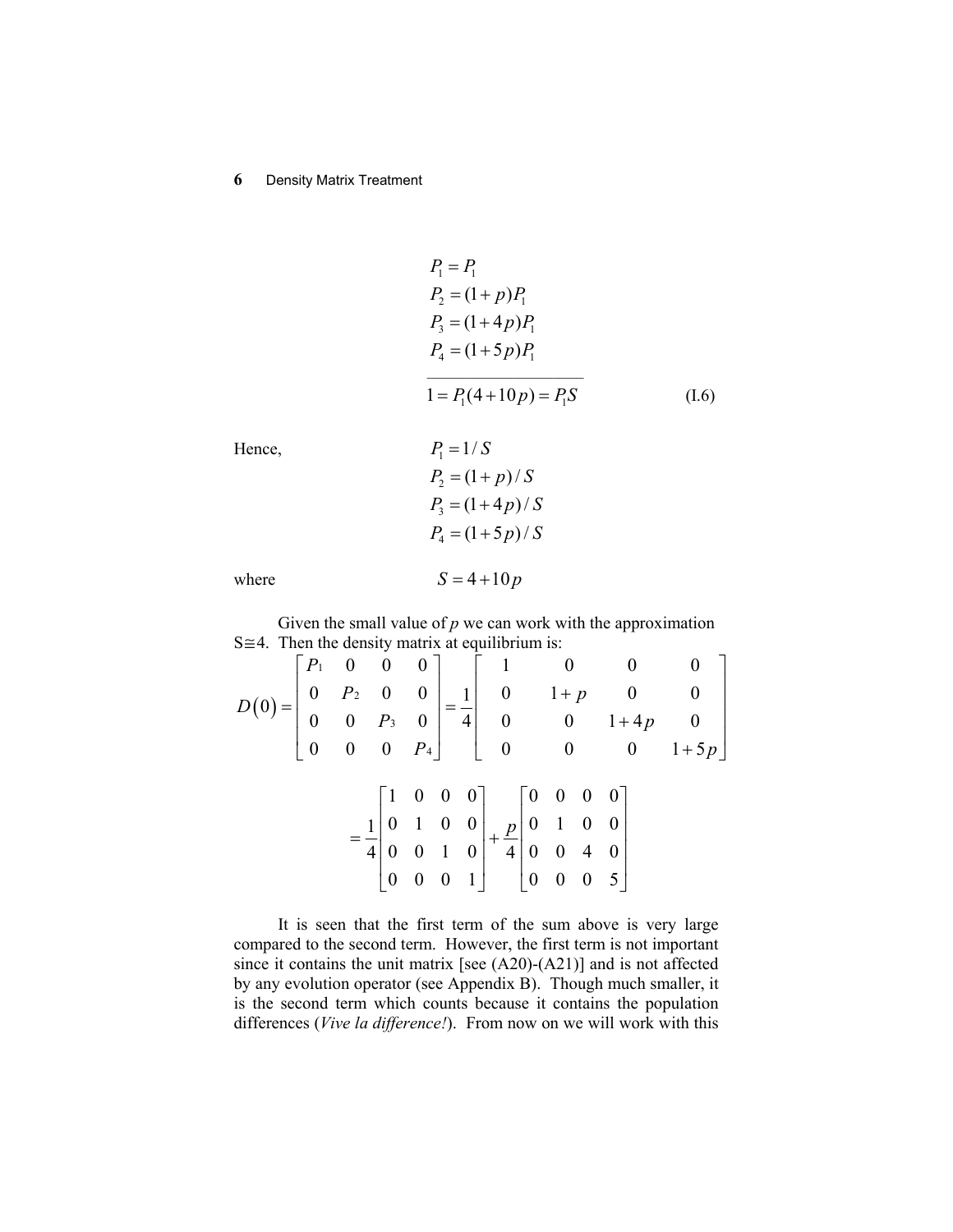term only, ignoring the constant factor *p*/4 and taking the license to continue to call it *D*(0):

$$
D(0) = \begin{bmatrix} 0 & 0 & 0 & 0 \\ 0 & 1 & 0 & 0 \\ 0 & 0 & 4 & 0 \\ 0 & 0 & 0 & 5 \end{bmatrix}
$$
 (I.7)

Equilibrium density matrices for systems other than C-H can be built in exactly the same way.

## **3.3 The First Pulse**

At time  $t(0)$  a 90 $\degree$  proton pulse is applied along the x-axis. We now want to calculate *D*(1), the density matrix after the pulse. The standard formula for this operation,

$$
D(1) = R^{-1} D(0) R, \qquad (I.8)
$$

is explained in Appendix B. The rotation operator, *R,* for this particular case is [see (C18)]:

$$
R_{90xH} = \frac{1}{\sqrt{2}} \begin{bmatrix} 1 & 0 & i & 0 \\ 0 & 1 & 0 & i \\ i & 0 & 1 & 0 \\ 0 & i & 0 & 1 \end{bmatrix}
$$
 (I.9)

where  $i = \sqrt{-1}$  is the imaginary unit.

Its inverse (reciprocal),  $R^{-1}$ , is readily calculated by transposition and conjugation [see (A22)-(A23)]:

$$
R_{90xH}^{-1} = \frac{1}{\sqrt{2}} \begin{bmatrix} 1 & 0 & -i & 0 \\ 0 & 1 & 0 & -i \\ -i & 0 & 1 & 0 \\ 0 & -i & 0 & 1 \end{bmatrix}
$$
(I.10)

First we multiply *D*(0) by *R*. Since the matrix multiplication is not commutative (see Appendix A for matrix multiplication rules), it is necessary to specify that we *postmultiply D*(0) by *R*: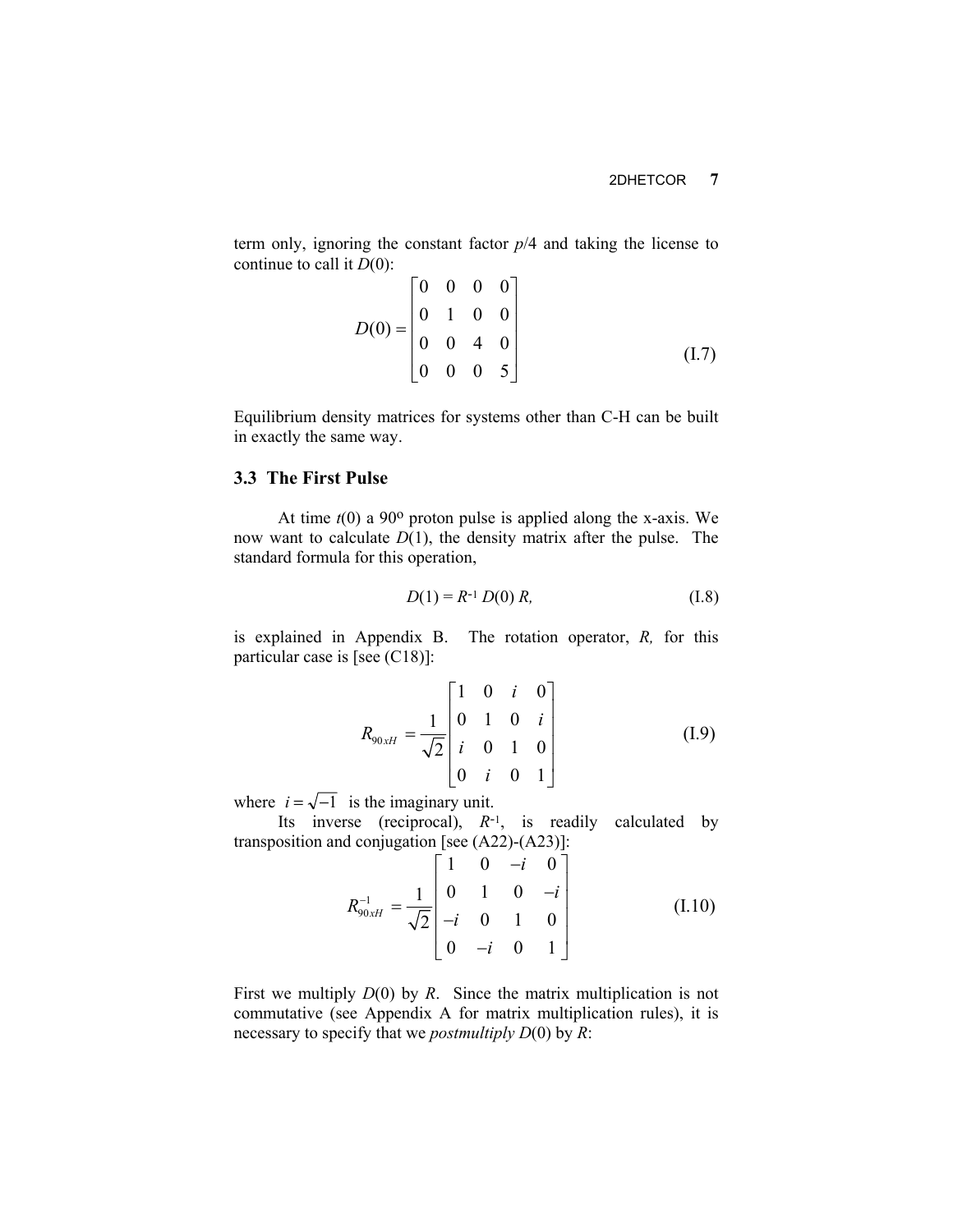$$
D(0)R = \begin{bmatrix} 0 & 0 & 0 & 0 \\ 0 & 1 & 0 & 0 \\ 0 & 0 & 4 & 0 \\ 0 & 0 & 0 & 5 \end{bmatrix} \frac{1}{\sqrt{2}} \begin{bmatrix} 1 & 0 & i & 0 \\ 0 & 1 & 0 & i \\ i & 0 & 1 & 0 \\ 0 & i & 0 & 1 \end{bmatrix}
$$

$$
= \frac{1}{\sqrt{2}} \begin{bmatrix} 0 & 0 & 0 & 0 \\ 0 & 1 & 0 & i \\ 4i & 0 & 4 & 0 \\ 0 & 5i & 0 & 5 \end{bmatrix}
$$
(I.11)

Then we *premultiply* the result by  $R^{-1}$ .

$$
D(1) = R^{-1}[D(0)R] = \frac{1}{\sqrt{2}} \begin{bmatrix} 1 & 0 & -i & 0 \\ 0 & 1 & 0 & -i \\ -i & 0 & 1 & 0 \\ 0 & -i & 0 & 1 \end{bmatrix} \frac{1}{\sqrt{2}} \begin{bmatrix} 0 & 0 & 0 & 0 \\ 0 & 1 & 0 & i \\ 4i & 0 & 4 & 0 \\ 0 & 5i & 0 & 5 \end{bmatrix}
$$

$$
= \frac{1}{2} \begin{bmatrix} 4 & 0 & -4i & 0 \\ 0 & 6 & 0 & -4i \\ 4i & 0 & 4 & 0 \\ 0 & 4i & 0 & 6 \end{bmatrix} = \begin{bmatrix} 2 & 0 & -2i & 0 \\ 0 & 3 & 0 & -2i \\ 2i & 0 & 2 & 0 \\ 0 & 2i & 0 & 3 \end{bmatrix}
$$
(I.12)

It is good to check this result by making sure that the matrix *D*(1) is Hermitian, i.e., every matrix element below the main diagonal is the complex conjugate of its corresponding element above the diagonal [see (A24)] (neither the rotation operators, nor the partial results need be Hermitian). *Comparing D*(1) *to D*(0) *we see that the*  90o *proton pulse created proton single-quantum coherences, did not touch the carbon, and redistributed the populations.*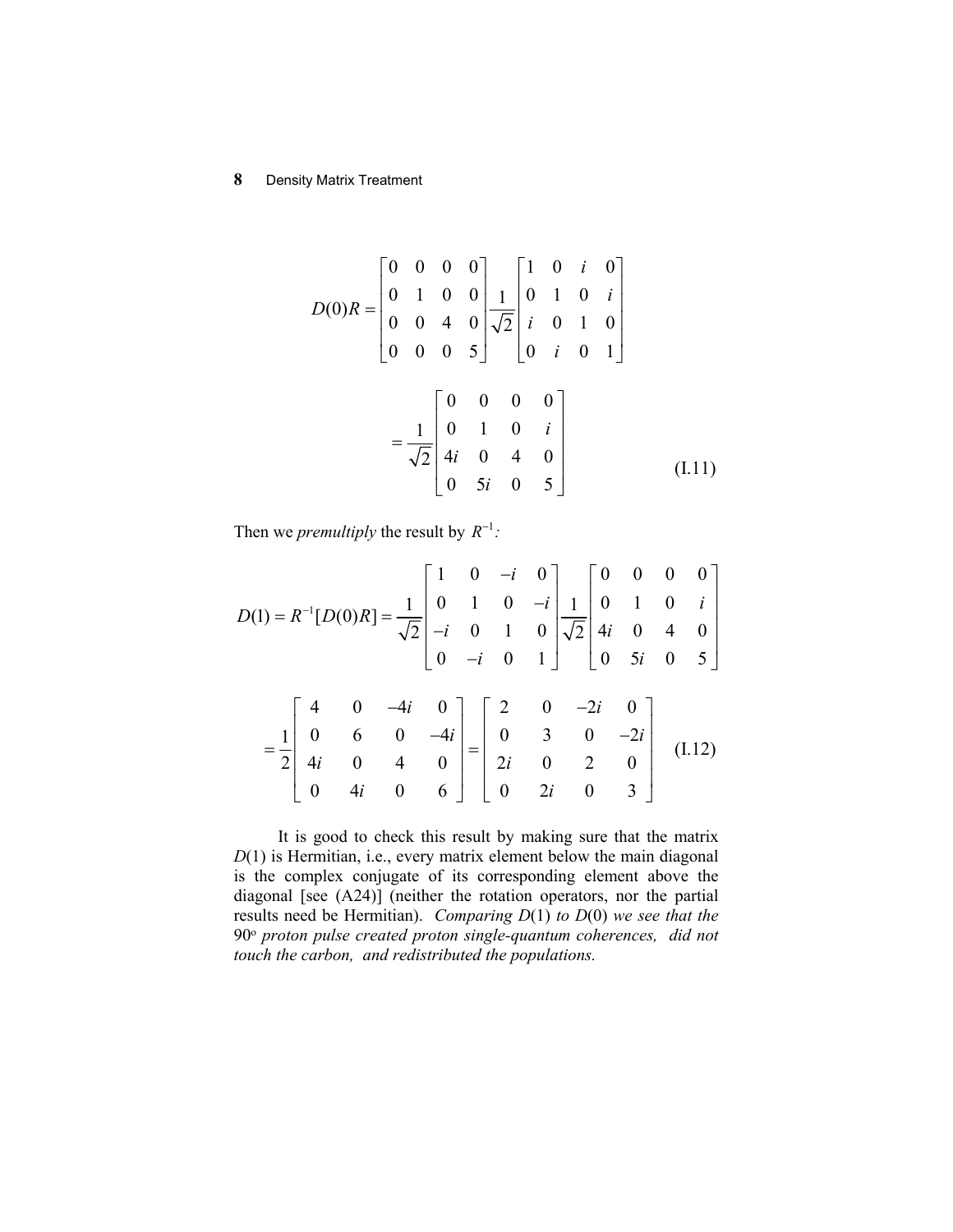#### **3.4 Evolution from** *t* **(1) to** *t* **(2)**

The standard formula<sup>1</sup> describing the time evolution of the density matrix elements in the absence of a pulse is:

$$
d_{mn}(t) = d_{mn}(0) \exp(-i\omega_{mn}t)
$$
 (I.13)

 $d_{mn}$  is the matrix element (row *m*, column *n*) and  $\omega_{mn} = (E_m - E_n)/\hbar$  is the angular frequency of the transition  $m \rightarrow n$ .

We observe that during evolution the diagonal elements are invariant since  $\exp[i(E_m - E_m)/\hbar] = 1$ . The off diagonal elements experience a periodic evolution. Note that  $d_{mn}(0)$  is the starting point of the evolution immediately after a given pulse. In the present case, the elements  $d_{mn}(0)$  are those of  $D(1)$ .

We now want to calculate  $D(2)$  at the time  $t(2)$  shown in Figure I.2. We have to consider the evolution of elements  $d_{13}$  and  $d_{24}$ . In a frame rotating with the proton transmitter frequency  $\omega_{rH}$ , after an evolution time  $t/2$ , their values are:

$$
d_{13} = -2i \exp(-i\Omega_{13}t_e / 2) = B \tag{I.14}
$$

$$
d_{24} = -2i \exp(-i\Omega_{24}t_e / 2) = C \tag{I.15}
$$

where  $\Omega_{13} = \omega_{13} - \omega_{rH}$  and  $\Omega_{24} = \omega_{24} - \omega_{rH}$ .

Hence

$$
D(2) = \begin{bmatrix} 2 & 0 & B & 0 \\ 0 & 3 & 0 & C \\ B^* & 0 & 2 & 0 \\ 0 & C^* & 0 & 3 \end{bmatrix}
$$
 (I.16)

*B\** and *C\** are the complex conjugates of *B* and *C* (see Appendix A).

<span id="page-5-0"></span><sup>&</sup>lt;sup>1</sup>In our treatment, relaxation during the pulse sequence is ignored. This contributes to a significant simplification of the calculations without affecting the main features of the resulting 2D spectrum.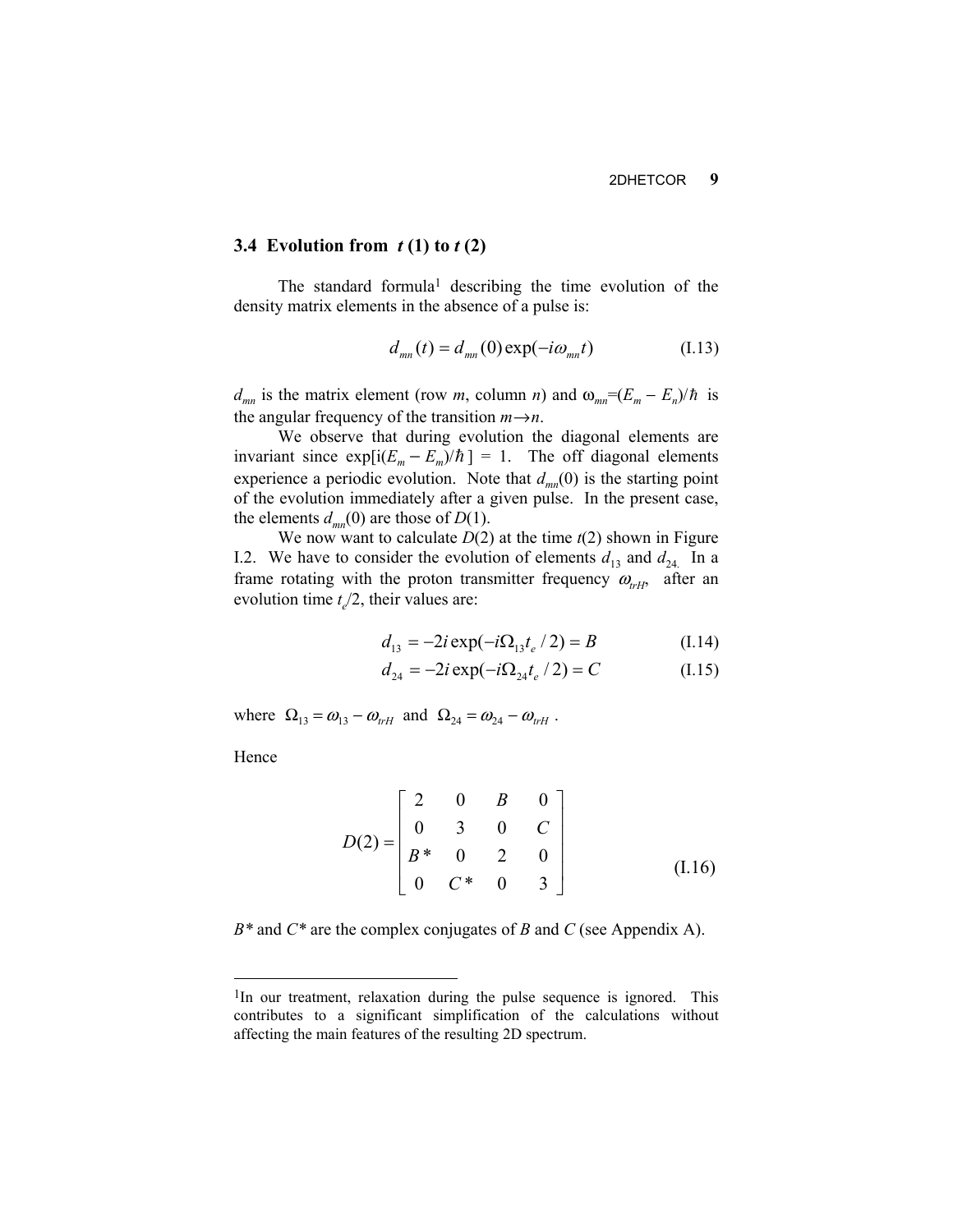### **3.5 The Second Pulse**

The rotation operators for this pulse are [see(C17)]:  
\n
$$
R_{180xC} = \begin{bmatrix} 0 & i & 0 & 0 \\ i & 0 & 0 & 0 \\ 0 & 0 & 0 & i \\ 0 & 0 & i & 0 \end{bmatrix}
$$
\n(1.17); 
$$
R_{180xC}^{-1} = \begin{bmatrix} 0 & -i & 0 & 0 \\ -i & 0 & 0 & 0 \\ 0 & 0 & 0 & -i \\ 0 & 0 & -i & 0 \end{bmatrix}
$$
\n(1.18)

Postmultiplying *D*(2) by *R* gives:

$$
D(2)R_{180xC} = \begin{bmatrix} 0 & 2i & 0 & iB \\ 3i & 0 & iC & 0 \\ 0 & i & iB^* & 2i \\ iC^* & 0 & 3i & 0 \end{bmatrix}
$$
 (I.19)

Premultiplying (I.19) by  $R^{-1}$  gives:

$$
D(3) = \begin{bmatrix} 3 & 0 & C & 0 \\ 0 & 2 & 0 & B \\ C^* & 0 & 3 & 0 \\ 0 & B^* & 0 & 2 \end{bmatrix}
$$
 (I.20)

*Comparing D*(3) *with D*(2) *we note that the 180*o *pulse on carbon has caused a population inversion (interchange of*  $d_{11}$  *and*  $d_{22}$ *). It has also interchanged the coherences B and C (* $d_{13}$  *and*  $d_{24}$ *). This means that B, after having evolved with the frequency*  $\omega_{13}$  during *the first half of the evolution time* [see (I.14)]*, will now evolve with the frequency*   $\omega_{24}$ *, while C switches form*  $\omega_{24}$  *to*  $\omega_{13}$ *.*